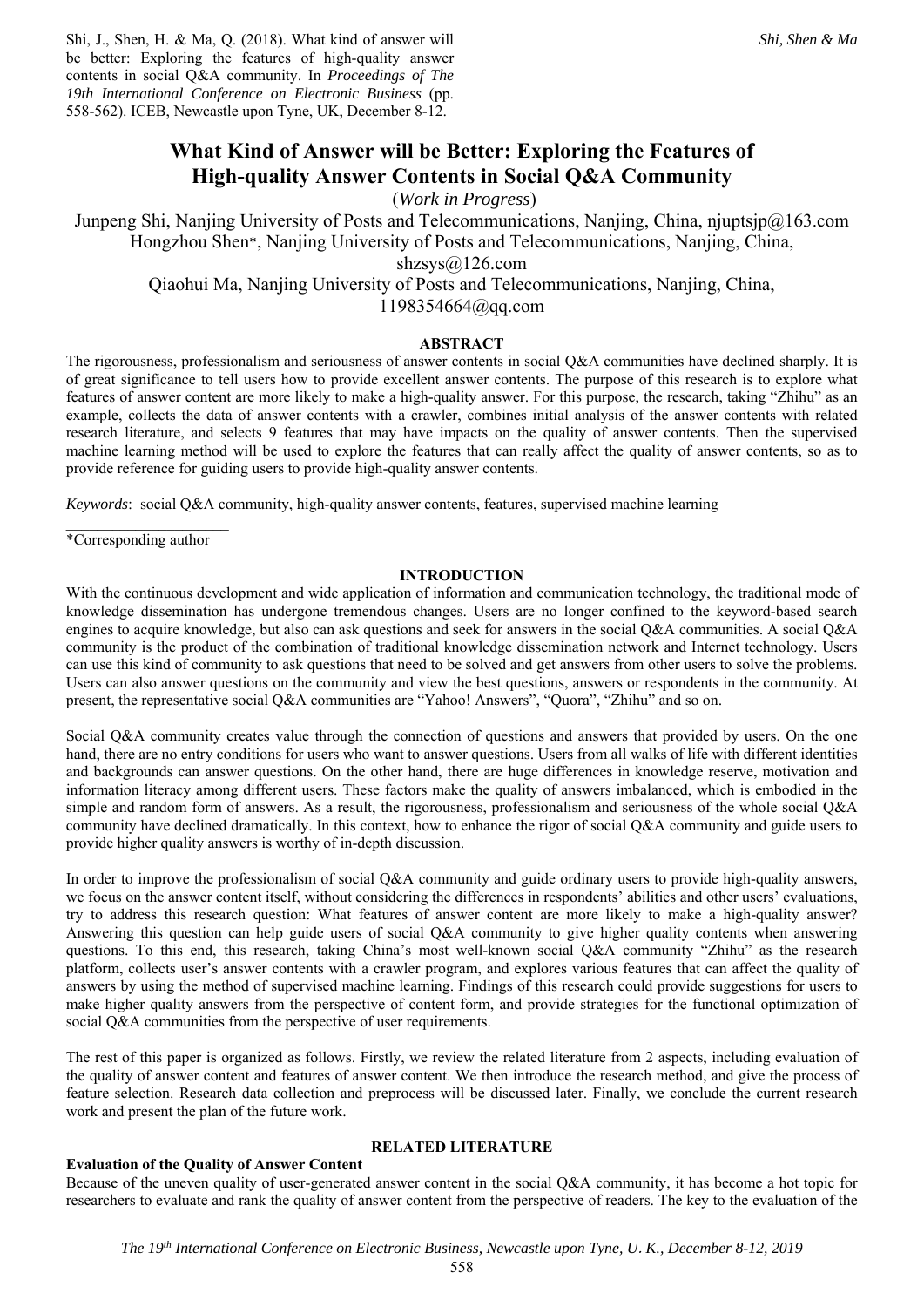quality of answer content is to determine the evaluation criteria. Through content analysis and iterative induction of the types of comments, seven criteria for choosing the best answers were deduced: content value, cognitive value, social emotional value and information source value, external value, utility and general statement (Kim et al., 2008). Shah et al. (2010) took Yahoo! Answers as a research object. By comparing the criteria of selecting the best answer between expert group and questioner, 13 criteria affecting users' choice of the best answer were determined. Based on these criteria, a classifier was trained to classify the quality of answers. The number of points praised by answers can be the criterion of high-quality answer. On this basis, some researchers studied the specific features that may affect the quality of the answers. Li et al. (2015) found that respondents' credibility and timeliness of answers, as well as the length of answers, were positively correlated with the quality of peer-judged answers. The quality of peer-judged answers was affected by the inclusion of social elements in the answers. Jeon et al. (2006) evaluated the quality of answers from 12 non-textual features, such as number of clicks, length of answers, and active level of respondents. Empirical data show that the model can improve the accuracy of evaluating the quality of answers. Li and Zhang (2018) directly used the number of praise points obtained by the answers as the criteria for high-quality answers, and explored the influencing factors of perceived usefulness of knowledge sharing users. The results showed that the features of answers (timeliness, pictures or citations), the quality of answers (answer-centeredness, emotional support), and the features of respondents (social network-centeredness, credibility) have a positive effect on the voting of answering usefulness, and the linguistic diversity of answers has a negative effect on the voting of answering usefulness.

To figure out what feature may increase the probability of the answer being cited, Calefato et al. (2015) conducted a research on the user answer content of Stack Overflow and found that technical-style has a positive impact. User's reputation may be a major influencing factor, Lin and Shen (2015) propose a SmartQ model, which uses a reputation management system based on categories and topics to evaluate users' willingness and ability to answer various questions. However, Liu et al. (2015) believed that previous works analyzed the answer quality (AQ) based on answer-related features, but neglect the questionrelated features on AQ. Previous work analyzed how asker- and question-related features affect the question quality (QQ) regarding the amount of attention from users, the number of answers and the question solving latency, but neglect the correlation between QQ and AQ (measured by the rating of the best answer), which is critical to quality of service (QoS). Aiming at the unbalanced quality of answer content, Jin and Li (2016) constructed a real-time monitoring framework of user generated content quality based on SPC from the perspective of UGC creation process.

## **Features of Answer Content**

In the study of the features of the answer content, following the early exploratory study from the answer content itself (S. Oh et al. 2008), researchers pay more attention to a specific subject area and study the features of the answer content in specific areas. Jeng et al. (2017) explored the features of the answers on the "ResearchGate" by combining qualitative content analysis and quantitative statistical analysis methods, and whether these features exist in different disciplines. The conclusion indicates that the type of problem and the difference in the subject will have an impact on the features of the answer. Oh et al. (2013) studied the linguistic features of Yahoo! Answers's eating disorders from three dimensions: answer content, answer style and sentiment analysis. By comparing the responses of the two categories of social emotional problems and information problems, it was found that the needs of different questions constituted different features of the answer content. Negative emotional words are used extensively in social emotional problems, while the answer to information problems uses more complex, precise and objective feature words.

Some researchers have carried out in-depth research on the demonstration mode of the answer content. Ruan and Xia (2018) applied topic models to the recognition semantics of high-quality user-generated content to mine the features of high-quality user-generated content. Based on the analysis of the features of social platform users, the user-generated content theme model based on LDA was constructed, which demonstrated the relationship between high-quality user reviews and topic distribution. The difference in the subject will have an impact on the features of the answer. From the perspective of discussion patterns, Savolainen (2012) used five main discussion mode which Toulmin (2003) proposed to analyze the answers to the 100 global warming questions on Yahoo! Answers which found that the most commonly used discussion was statement, followed by rebuttal and non-rebuttal, and a mixture of multiple discussion modes. In most cases, respondents will support their opinions with personal opinions and experience. At the same time, the research results show that the use of rebuttal and mixed discussion mode will make the answer have better quality and credibility than the statement and non-rebuttal argumentation model. Furthermore, Savolainen (2013) analyzed the answers to the rebuttals and mixed discussion models obtained in the above study. By exploring what kind of information resources the respondents use to support refutation, it is found that questioning the rationality of other answers and their background assumptions is the most frequently used method, and the respondents will also question the motivation of other respondents. At the same time, the study found that respondents mainly use information resources on the Internet as resources to support refutation. Then Savolainen (2014) studied the features of answers from the perspective of rhetorical strategies. Based on the rhetoric theory put forward by Borchers (2018), it is believed that the rhetoric strategies of explaining reasons, results and authority are most commonly used. At the same time, it is found that respondents will use scientific information resources to support their rhetorical strategies, such as research institutions' websites or persuasive video resources.

#### **Summary of Literature Review**

Through the review of relevant literature, it can be found that researchers have made in-depth research on the content and quality of answers in social Q&A communities, especially the evaluation of the quality of answers, which provides us with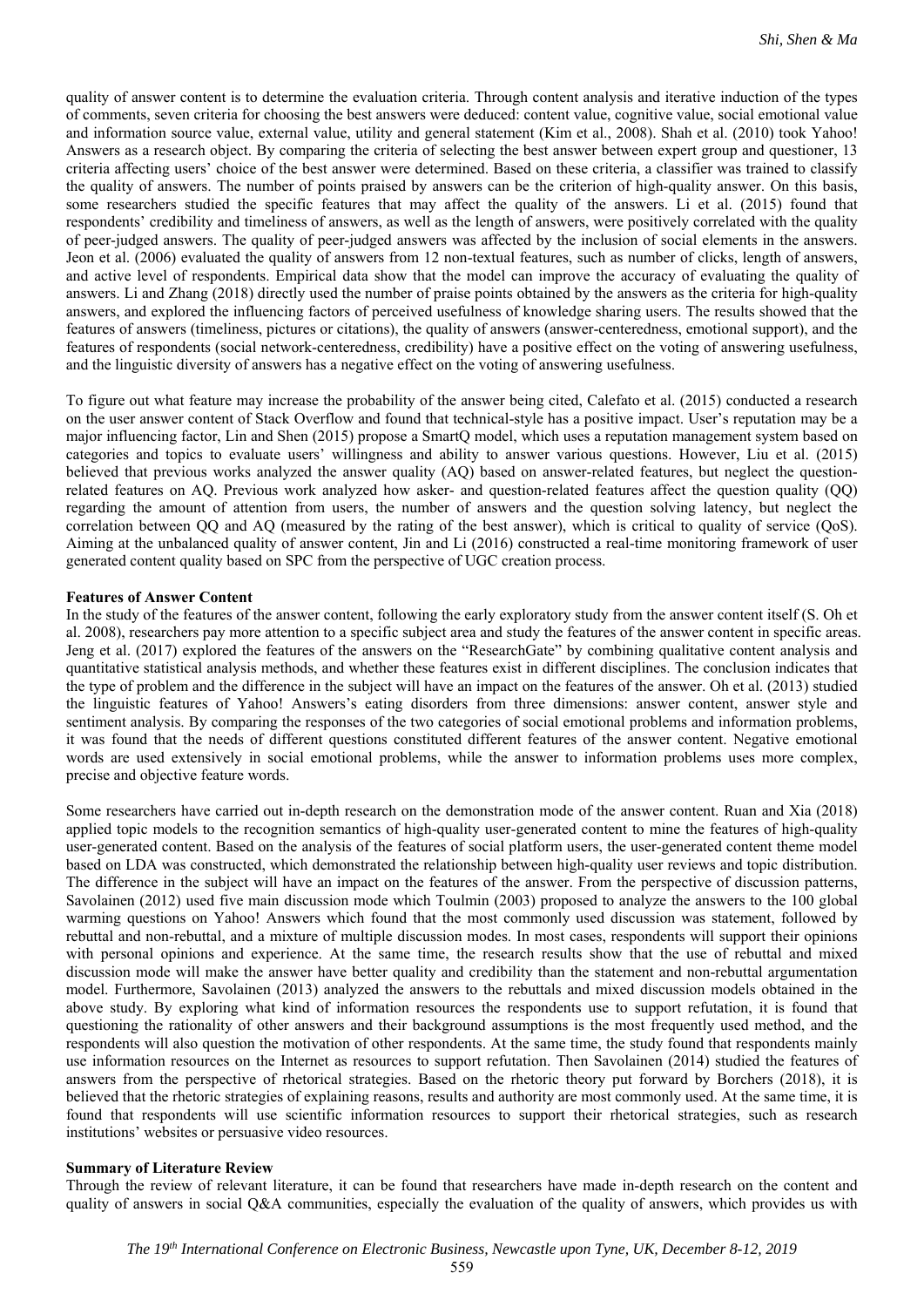ideas for further research on the features that can affect the quality of answers. Currently, most of the research focuses on how to evaluate the quality of an answer and how to rank the answers, aiming at helping find out better answers. However, this research from the perspective of users, studies what features of answer will lead to a higher quality answer, so as to help users input better answers and help social Q&A communities improve their question answering functions.

## **RESEARCH METHOD**

This research will be based on a large amount of answer content data on "Zhihu", using machine learning method to explore answers with which features are more likely to be high-quality answers. With the development of computer technology and the reduction of the cost of collecting and storing data, a large amount of data has been accumulated in various fields of people's lives, thus providing a wider range of uses for machine learning. Machine learning methods are usually divided into supervised learning, unsupervised learning, and reinforcement learning. This classification is based on the fact that if the training data entered by the learning system contains existing experience. The training data for supervised learning includes real results with known tasks. These results can be used to evaluate the pros and cons of learning outcomes. Common supervised learning includes regression analysis and statistical classification. There is no real result known in the unsupervised learning, which means it does not contain the existing empirical knowledge. In the learning process, it is necessary to establish an evaluation method for the learning result. The common unsupervised learning is clustering. The empirical knowledge of reinforcement learning comes from the feedback of the environment in the learning process, sometimes there will be delays.

Specifically, this research will use the regression analysis algorithm in supervised learning classification. The experimental data source is the answers under the topic of "Computer Science" on the "Zhihu" social Q&A community. According to the initial analysis of the collected answers and the existing related research on the quality of answer content, we filter out all the possible features that may affect the quality of the answer. When collecting the answers of each question, the original order of answers is retained. The order is determined by the ranking mechanism of "Zhihu" that follows the principle of weighted voting. The top-ranked answer endorsed by other users reflects the high quality of the answer content. Therefore, we take the top 10% of the answers as high-quality answers and mark them as positive samples; the last 90% of the answers are normal answers and are marked as negative samples. Under the premise of determining the specific features and sample values, the appropriate regression analysis algorithm will be used to train and analyze the data set, and feature evaluation is used to explore which features can improve the quality of the answer content.

## **FEATURE SELECTION**

By observing and analyzing the high-quality answers on "Zhihu", and combining with the existing related research on the answer content of social Q&A community, we filter out all the possible features that may have an impact on the quality of the answers. The selected features are shown in Table 1.

## **Text Features of Answer Content**

When users read the answers, the length of text and the number of paragraphs might be the factors that directly affect users' acquisition of key knowledge points. To some extent, the longer text and the more paragraphs will show a more detailed answer, which is helpful to users' in-depth understanding. However, it's relative low efficiency to acquire key knowledge points. Therefore, in this research, the length of the text and the number of paragraphs are taken as two text features of the answer content. It happens frequently that quoting massive data to demonstrate the viewpoint can increase the credibility of the answer. Meanwhile, marking key sentences can help users quickly locate the key points of the answer. Also, the number of data (times of data-quoting) contained in the text and marked sentences are also taken into account in this research. The different social Q&A community platforms will form some unique style of user's answer content, which is reflected in some unique words in the platform, such as "Thanks for inviting", "Respondent lives in the United States", "Just got off the plane" and so on in "Zhihu". Therefore, this study regards the frequency of these unique words as a textual feature.

## **Rhetorical Features of Answer Content**

Compared with the pure text content, users prefer the photo-illustrated content, which can not only make the answer more vivid and interesting, but also make the answer more comprehensive and clearer. Borchers' (2018) research indicates that when explaining the reasons and results and demonstrating authority, respondents prefer rhetorical strategies and use scientific information resources to support their strategies, such as citing external pictures and links. In addition, when answering some professional questions, there are often some proper nouns with a hyperlink, which can be linked to help users quickly understand domain knowledge. These words are called keywords. In addition to the answer content itself, the external information resources cited by the answer content are described as the rhetorical features of the answer content. Consequently, we propose three rhetorical features: the number of pictures, the number of external links, and the number of keywords.

#### **Emotional Features of Answer Content**

Xu et al. (2016) aimed at user-generated content of information in text form under Web 2.0 environment, used fuzzy statistical method to determine index weight and membership degree of fuzzy comprehensive evaluation, selected appropriate fuzzy synthesis operator through comparative analysis, and established user-generated content fuzzy comprehensive evaluation model FCE based on emotional analysis. Jin (2015) found that emotional support had a positive impact on information adoption. Joyce et al. (2006) found that information with positive emotions helps to enhance user identification. Therefore, this

560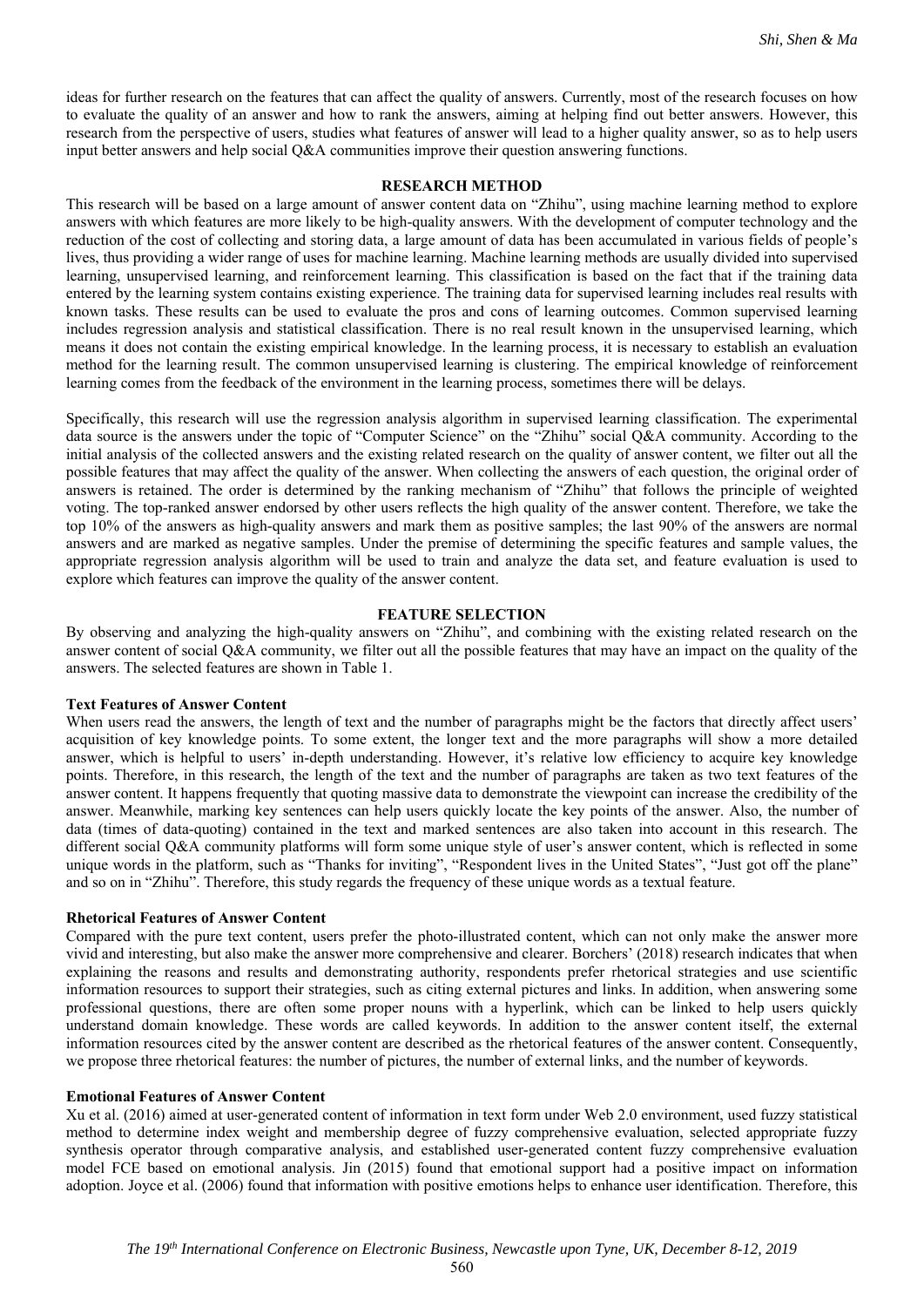study regards the emotional value of the answer content as a feature. The emotional value will be calculated by text sentiment analysis method.

| Table 1: Selected Features |                           |                        |                                                    |
|----------------------------|---------------------------|------------------------|----------------------------------------------------|
| <b>Feature ID</b>          | <b>Feature classes</b>    | <b>Feature name</b>    | Introduction                                       |
| F1                         | Text feature              | Text length            | The length of answer content text                  |
| F2                         |                           | paragraphs             | Number of text paragraphs in answer content        |
| F <sub>3</sub>             |                           | Number of data         | Times of data-quoting in answer content            |
| F4                         |                           | Number of marked       | Number of marked sentences in answer content       |
| F <sub>5</sub>             |                           | Number of unique words | Number of unique words in answer content           |
| F <sub>6</sub>             | <b>Rhetorical Feature</b> | Number of pictures     | Number of pictures in answer content               |
| F7                         |                           | Number of links        | Number of links in answer content                  |
| F8                         |                           | Number of key words    | Number of key words that link to other pages       |
| F <sub>9</sub>             | <b>Emotional feature</b>  | Emotional value        | Emotional value calculated from the answer content |

*Source*: This study.

## **DATA COLLECTION AND PREPROCESS**

In this research, the social Q&A community "Zhihu" was taken as the research platform, and a total of 87,637 answers were collected under the topic of "Computer Science". The data set contains all the answers from the questions created until 24 o'clock on September 7, 2019. Each of the collected answers is stored in JSON format and contains question, answer content, and respondent information. According to the total of 9 features in the three dimensions that have been determined, feature values of each answer will be processed and calculated. Currently, the calculation of the eight values under the text features and rhetorical features of the answer content has been completed.

## **CONCLUSION AND FUTURE WORK**

This research takes the answer contents in social Q&A community as research object, and hopes to figure out the features of high-quality answer contents against the common ones. By the relevant literature review, we have established three dimensions: text features, rhetorical features and emotional features of answer content, and then identified 9 features that might affect the quality of answer contents. The study took the social Q&A community "Zhihu" as the research platform, and collected a total of 87,637 answers. At present, the calculation of a total of 8 values under the text and rhetorical features has been completed. In the future research, the emotional value of answer content will be calculated through sentiment analysis. We will use the machine learning method to analyze the data set, and feature evaluation will be used to explore which features can improve the quality of the answer contents. Finally, suggestions to guide ordinary users to provide high-quality answers will be proposed and strategies for the functional optimization will be provided.

#### **ACKNOWLEDGMENT**

This research is sponsored by National Natural Science Foundation of China (71974102, 71403134).

## **REFERENCE**

Borchers, T., & Hundley, H. (2018). *Rhetorical theory: An introduction*. Waveland Press.

- Calefato, F., Lanubile, F., Marasciulo, M.C., & Novielli, N. (2015). Mining successful answers in stack overflow. In Proceedings of the 12th Working Conference on Mining Software Repositories (pp. 430-433). Florence, Italy, May 16-24.
- Jeng, W., DesAutels, S., He, D., & Li, L. (2017). Information exchange on an academic social networking site: A multidiscipline comparison on ResearchGate Q&A. *Journal of the Association for Information Science and Technology,* 68(3), 638-652. doi: 10.1002/asi.23692
- Jeon, J., Croft, W.B., Lee, J.H., & Park, S. (2006). A framework to predict the quality of answers with non-textual features. *In Proceedings of the 29th International ACM SIGIR Conference on Research & Development in Information Retrieval.* Seattle, Washington, USA, August 06-11.
- Jin, J.H. (2015). Research on the influencing factors of user's knowledge activities in online social Q&A communities. (Doctoral dissertation, Harbin Institute of Technology, Harbin, China, in Chinese).
- Jin, Y., & Li, D. (2016). Quality monitoring of user-generated content based on SPC. *Information Science*, 34(5), 86-90. doi: 10.13833/j.cnki.is.2016.05.017
- Joyce, E., & Kraut, R.E. (2006). Predicting continued participation in newsgroups. *Journal of Computer-Mediated Communication*, 11(3), 723-747. doi: 10.1111/j.1083-6101.2006.00033.x